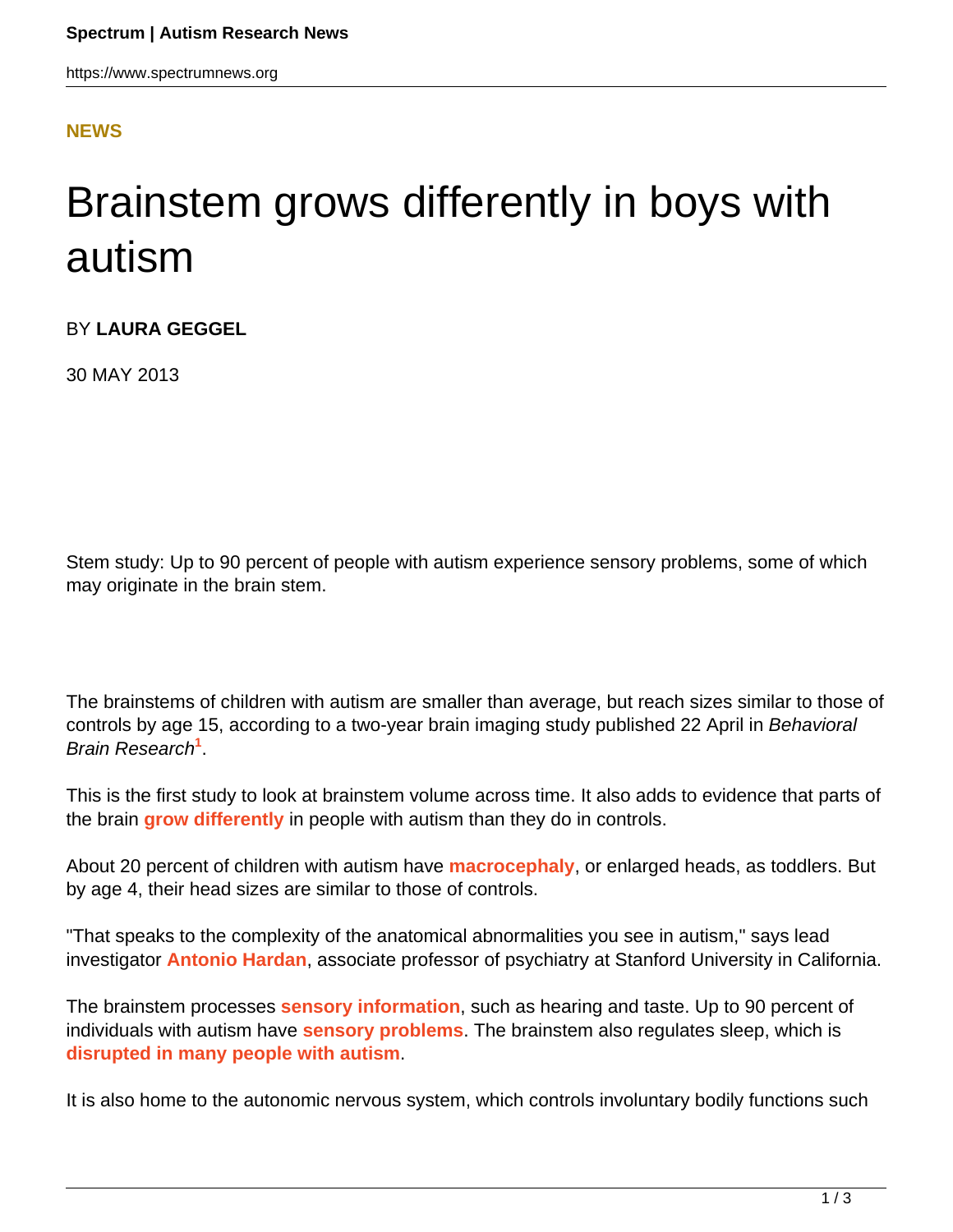as breathing and heart rate. More than half of children with autism have **[a higher heart rate](https://www.spectrumnews.org/conference-news/2013/international-meeting-for-autism-research-2013/study-links-pupillary-reflex-heart-rate-in-autism)** than average, a measure of the autonomic nervous system, according to unpublished research presented at a conference in May.

"The brainstem is a little bit of a new frontier, and that's the excitement about this paper," says **[Joe](http://sfari.org/author/?author=https://id.simonsfoundation.org/josephpiven) [Piven](http://sfari.org/author/?author=https://id.simonsfoundation.org/josephpiven)**, professor of psychiatry at the University of North Carolina-Chapel Hill, who was not involved in the study. "I think it's an important area to look at that's been understudied."

## **Stem spotlight:**

A handful of studies have looked at the brainstems of people with autism, but only at a single point in time. The studies also included people of varying ethnicities, ages, genders and autism severity.

In 2009, Hardan and his colleagues published a magnetic resonance imaging study showing that children with high-functioning autism have smaller brainstems than controls do<sup>2</sup>. Intrigued, the researchers followed up on the children two years later.

In the new study, they matched 23 boys who have autism, aged 8 to 17 years, with typically developing boys of the same age range, handedness and total brain volume. The researchers confirmed the autism diagnoses with a clinical evaluation, the Autism Diagnostic Observation Schedule and the Autism Diagnostic Interview-Revised.

Over the two-year period, the brainstems of the children with autism grew by 1.9 percent and the volume of gray matter — the brain tissue that includes nerve cell bodies — grew by 3.1 percent. Neither of those changed significantly in the controls. The amount of white matter, the nerve fibers that connect different brain regions, did not significantly change in either group.

Why the gray matter increased is unclear: It may be because the children with autism have more neurons; more connections, or **[synapses](https://www.spectrumnews.org/wiki/synapse)**, between neurons; less pruning of these connections; or a combination of these factors.

"We have to admit there are limitations to the brain imaging techniques that we have," Hardan says.

The new study makes two important points about autism, says **[Judith Miles](http://sfari.org/author/?author=https://id.simonsfoundation.org/judithmiles)**, professor emerita of child health, genetics and pathology at the University of Missouri, who was not involved in the study.

"It gives us a good solid foundation that says, one, it's a change over time so it's developmental. And two, it's gray matter — it's where the nerves are, where the synapses are," Miles says. Her research has shown that the **[pupillary reflex to light](https://www.spectrumnews.org/news/2009/pupil-response-to-light-could-be-biomarker-for-autism)**, a measure of the autonomic nervous system, is delayed in some children with autism.